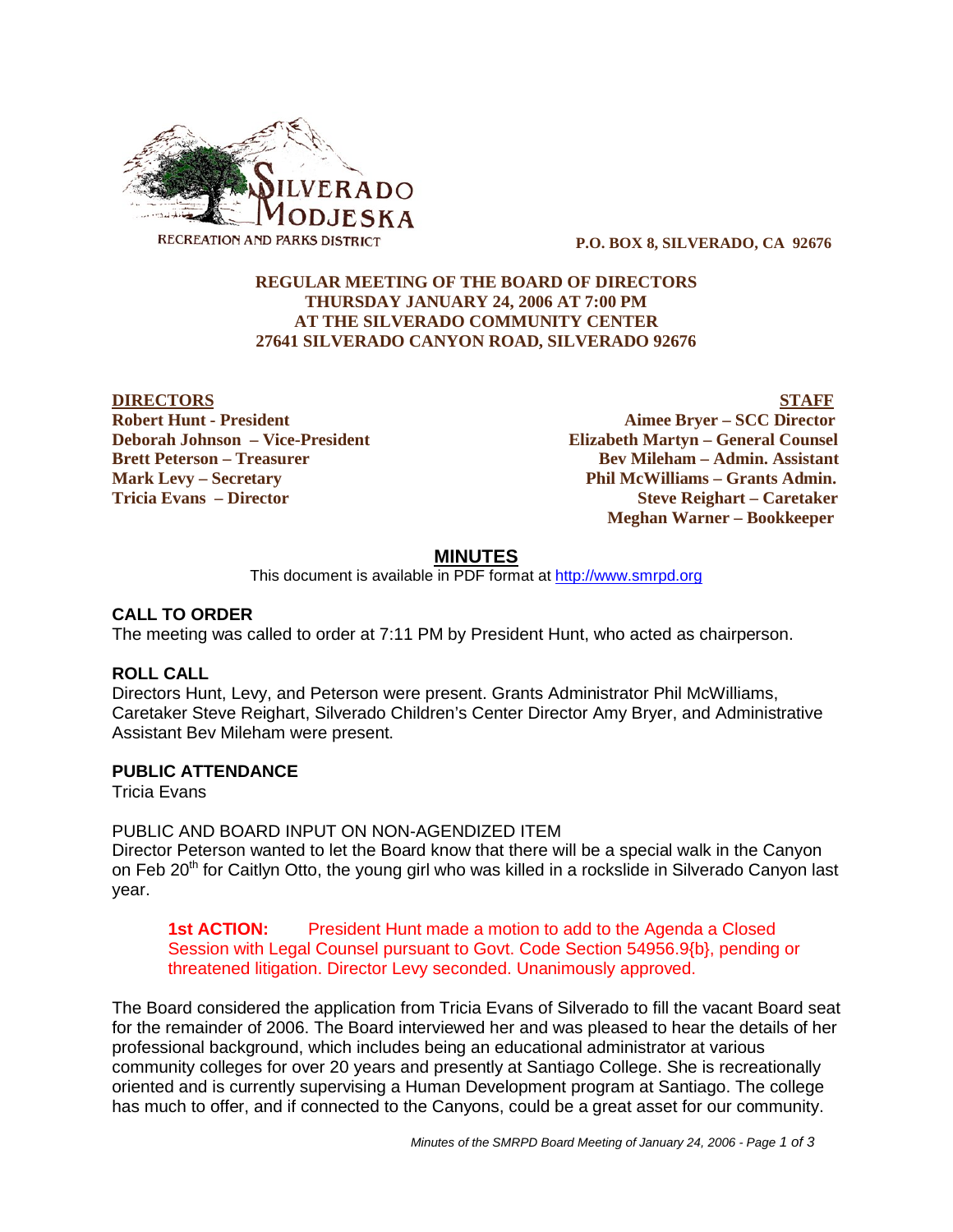**2nd ACTION:** Director Peterson made a motion to vote on acceptance of Tricia Evans as the new SMRPD Director. Director Levy seconded. A ROLL CALL VOTE was taken. Director Hunt - AYE, Director Levy - AYE, Director Peterson - AYE.

President Hunt administered the Oath of Office to Director Elect Tricia Evans, and she immediately assumed her duties as an SMRPD Director.

#### **CONSENT CALENDAR**

Canyon School of the Arts Director Lori Christensen's father passed away, and the Board expressed its condolences at this sad event.

**3rd ACTION:** Director Peterson made a motion to accept the Consent Calendar and the Minutes of January 10, 2006. Director Evans seconded. Unanimously approved.

## **PAYMENT OF DISTRICT BILLS**

**4th ACTION:** Director Levy made a motion to approve payment of transmittal 01- 06C for \$100.00 total for Directors compensation for the Regular Board Meeting of January 10, 2006 to: Director Levy \$50.00 Director Hunt \$50.00 Director Peterson seconded. Unanimously approved.

Note: The Agenda incorrectly stated the date for the meeting to be December 13, 2005. The correct date is January 10, 2006.

| <b>5th ACTION:</b>                                |          | Director Levy made a motion to approve transmittal 01-06D for |
|---------------------------------------------------|----------|---------------------------------------------------------------|
| \$1,895.36 total to:                              |          |                                                               |
| <b>Home Depot</b>                                 | \$91.60  | <b>Inv. Dated 1-5-06</b>                                      |
| McCormick Kidman &                                |          |                                                               |
| <b>Behrens</b>                                    | \$550.00 | Statement #11221 (General Counsel)                            |
| K.J. Snyder & Assoc.                              | \$575.00 | Inv. Dated 5642 and 5677                                      |
| <b>SCE</b>                                        | \$498.76 | <b>Inv. Dated 1-12-06</b>                                     |
| <b>ISDOC Treasurer</b>                            | \$50.00  | <b>2006 Dues</b>                                              |
| <b>Phil McWilliams</b>                            | \$130.00 | Inv. Dated 12-2005 (Grants Administrator)                     |
| Director Peterson seconded. Unanimously approved. |          |                                                               |

#### **SILVERADO CHILDREN'S CENTER**

Silverado Children's Center Director Aimee Bryer gave out the Monthly Financial Report to the Board for review. There were 6 new children enrolled this month. The parents have been a great help at the center. A lot of cleanup and maintenance has been done and the center is looking great. Parents have continued to meet with Director Bryer on the 2nd Monday of the month.

The Parents and Employee Handbooks were discussed. A few changes will be made, and the vote of approval continued to the next meeting. A new part time teacher has been hired. A CPR class for staff is being held on Wed January 25. The Center received its notice for the Accreditation Inspection.